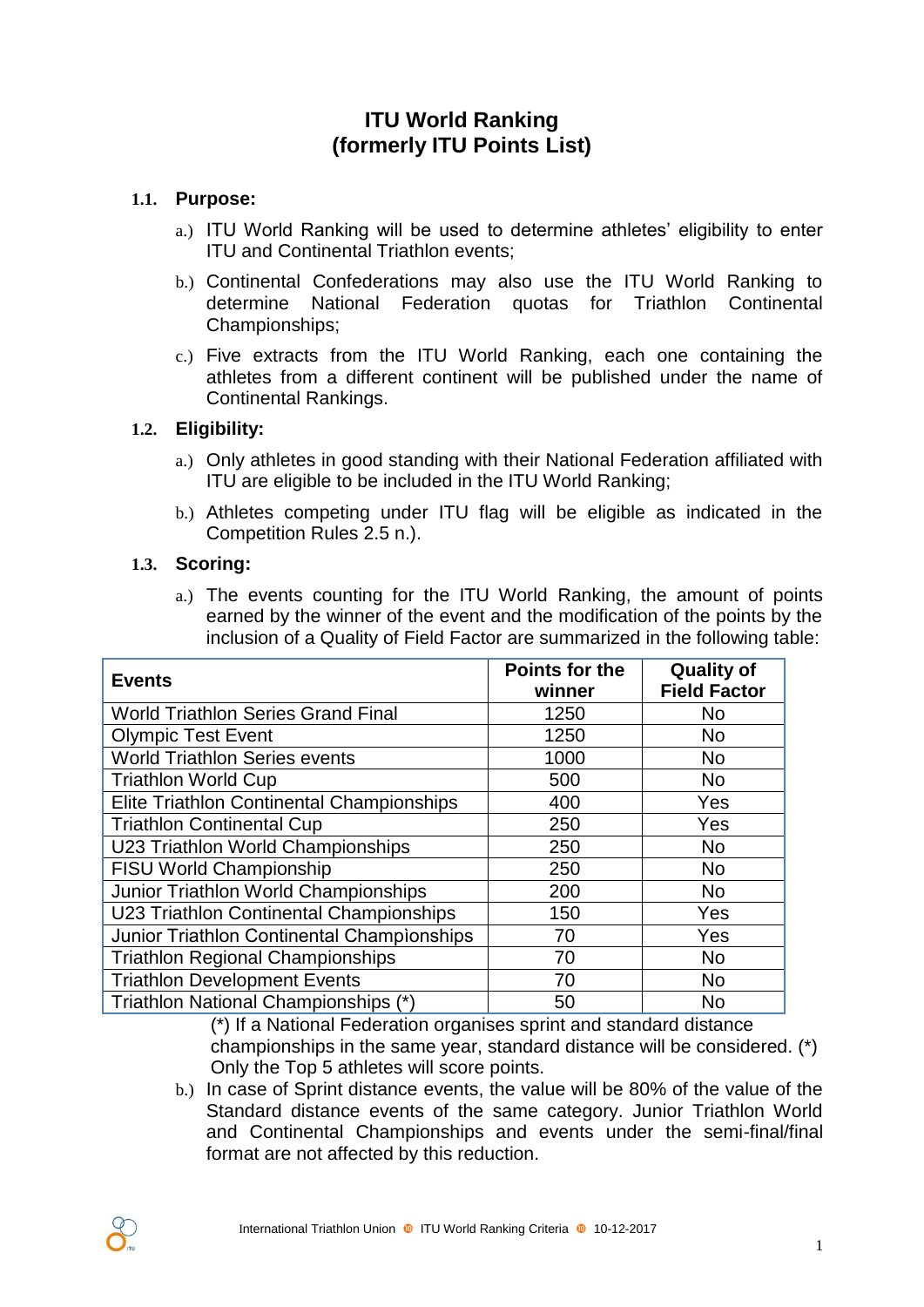- c.) This table is applicable for events from January  $1<sup>st</sup>$ , 2018. Points from events held between January 1<sup>st</sup>, 2017 and December 31<sup>st</sup>, 2017 will be calculated according to the [2017 version](https://www.triathlon.org/uploads/docs/itusport_competition-rules_2017-points-list-criteria.pdf) of the criteria. Points from events held before January 1<sup>st</sup>, 2017 will be calculated according to the [2016](https://www.triathlon.org/uploads/docs/ITU_points_list_criteria_06122015.pdf) [version](https://www.triathlon.org/uploads/docs/ITU_points_list_criteria_06122015.pdf) of the criteria.
- d.) The points will be decreased by 7.5% for every position.
- e.) Only athletes representing National Federations from the respective continent will be considered in the Continental Championships. Athletes competing under ITU flag will be considered in the continent of the National Federation they are moving to.
- f.) Only athletes representing the respective National Federation will be considered in the National Championships.
- g.) Only athletes representing the respective Region will be considered in the Regional Championships.
- h.) The events included in more than one level (i.e. National Championships taking place in a Continental Cup event) will give only one score to every athlete. If an athlete should gain points by more than one way (i.e. points for the overall event and points for the National Championships) only the highest score will be considered.

#### **1.4. Cut-off:**

- a.) To earn points, athletes must finish within the cut-off time which will be determined by adding 5% to the winner's time in the men's event and 8% in the women's event.
- b.) In case of a qualifying round format or time trial qualifying round format, a maximum of 50 athletes may score points according to the ITU Competition Rules 20.6 and 21.7. The cut-off times do not apply to any scoring positions achieved during the qualifying rounds.

## **1.5. Quality of Field Factor:**

- a.) The Quality of Field Factor will affect events as indicated in the table above;
- b.) The Quality of Field Factor will be set annually and will affect events taking place in the specific continent;
- c.) The factor will be calculated as follows:
	- (i) The top 400 men and 400 women in of the ITU World Ranking by December 31<sup>st</sup> of the previous year will be considered.
	- (ii) Every athlete will be assigned with a value starting with 400 points ( $1<sup>st</sup>$  ranked athlete), 399 points ( $2<sup>nd</sup>$  ranked athlete) and finishing with 1 point (400<sup>th</sup> ranked athlete).
	- (iii) The points assigned to the athletes in both genders from the same continent will determine the total points of the continents.
	- (iv) The continent with most points will receive
		- **●** 20% Quality of Field Factor in all of the Continental Cups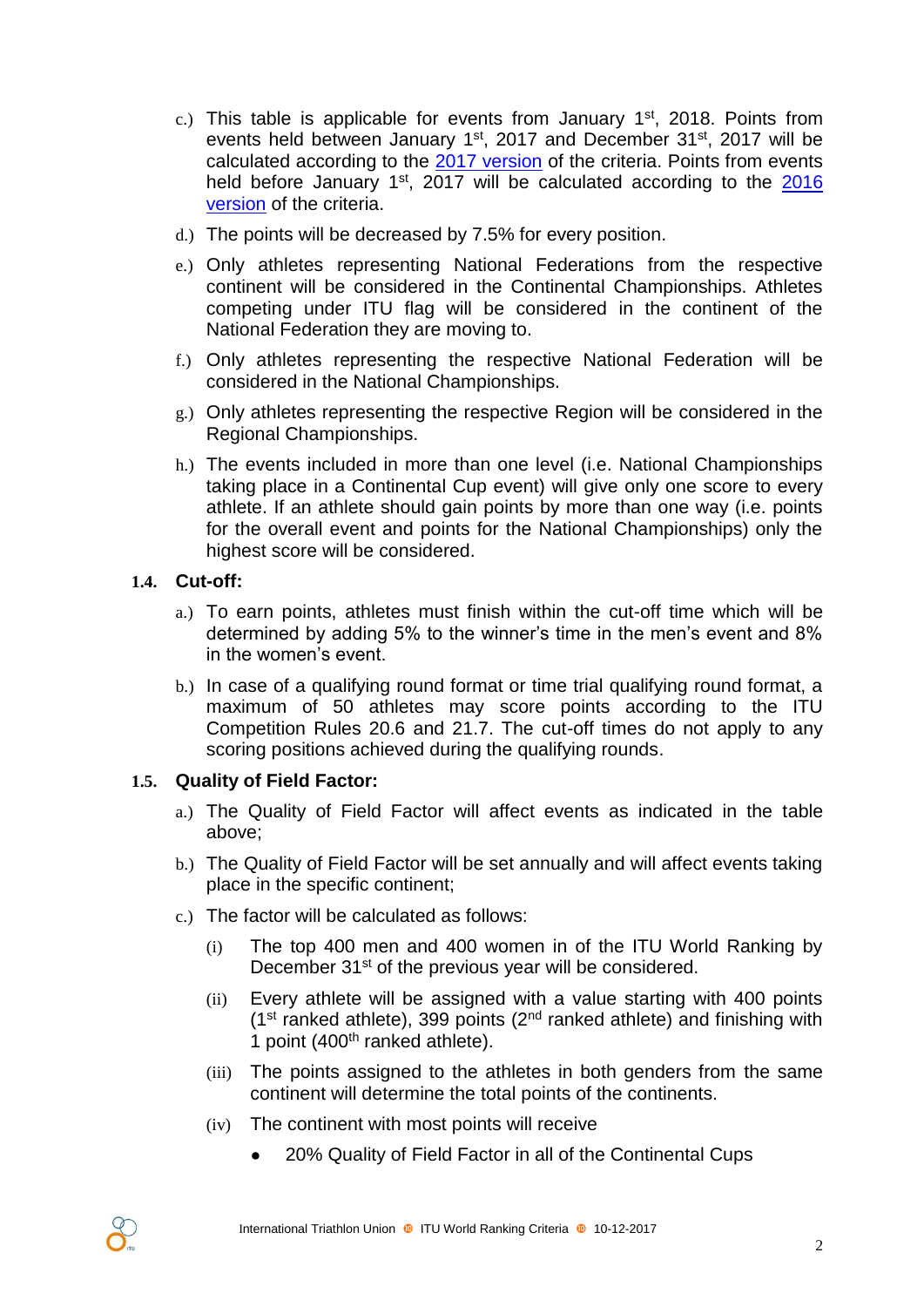- **●** 30% Quality of Field Factor in all the Elite/U23/Junior Continental Championships;
- (v) The other continents will receive Quality of Field Factors proportional to 20% or 30%, based on the points of those Continents generated by the top 400 athletes;
- (vi) The calculated Quality of Field Factors for each Continents will be rounded up to an integer.

### **1.6. Total events to count:**

- a.) There will be a maximum of 12 events to count.
	- (i) 6 from the 52 weeks previous to the date of the publication of the list (current period);
	- (ii) 6 from the days between the  $53<sup>rd</sup>$  and the 104<sup>th</sup> week previous to the date of publication of the list (previous period).

#### **1.7. Value of the points depending on the periods:**

- a.) The value of the points in the current period is the same as those gained in the event;
- b.) The value of the points in the previous period is 1/3 of those gained in the event.